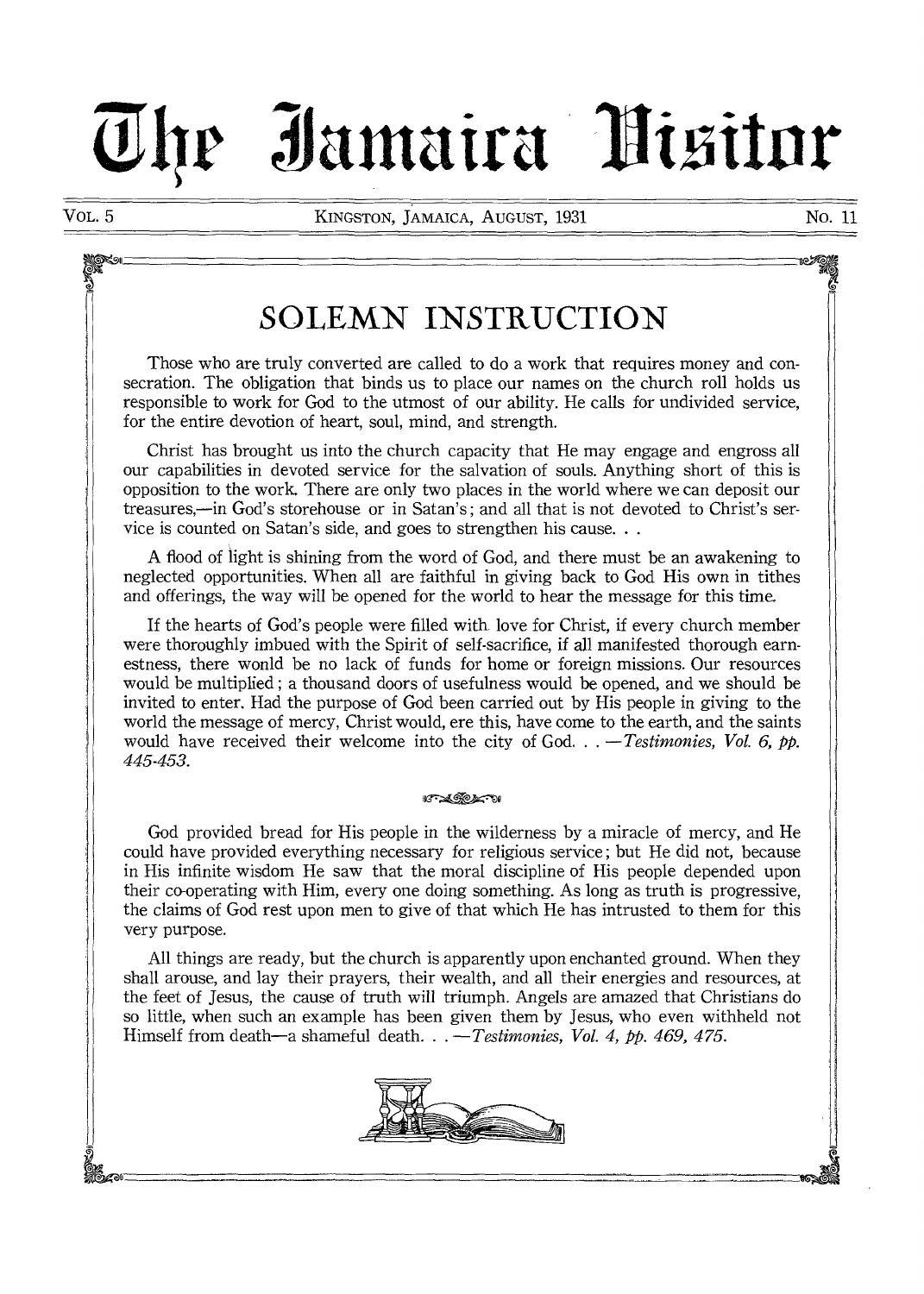### THE BIBLE STUDY

#### DUTIES AND PROMISES FOR HARD TIMES

- Q."1. How much in this world belongs to the Lord ?
- Ans. Psalm 24: 1. The earth and its fullness, and we ourselves.
- Q. 2. Why does the Lord claim these as His?
- ANS. Psalm 24: 2. Because He created them all.
- Q. 3. What special reason is given in addition to the Creation ?
- ANS. 1 Cor. 6: 20. He has redeemed us, or, bought us.
- Q. 4. How then do we possess what we have ?
- ANs. Matt. 25: 14; Deut. 8: 18. He gives us all we have as stewards.
- NOTE. This means that we are not our own (1 Cor. 6 :19, 20) nor are our possessions of any kind our own. He de-<br>livers to us "His goods" (Matt. 25:14) livers to us "His goods" as an estate owner delivers to the Busher his estates, to care for and make profitable. The parable in Matt. 25, from verse 14, shows that if we prove unfaithful or unprofitable stewards of God's gifts, we will be destroyed at the last great day. See verses 24-31.
- Q. 5. What is our great danger of forgetting ?
- ANs. Deut. 8: '11-17; James 1: 17, 18; Psalm 68: 19. That the necessities of life come to us from the Lord.
- Q. 6. How much has God promised to us in Christ?
- Ans. Rom. 8: 32. All things.
- Q. 7. What does the Lord expect us to do with what he gives us ?
- ANS. Luke 6: 38. Give liberally.
- Q. 8. How will the Lord deal with us in this matter ?
- ANs. Ibid. He promises to give us more than we give Him.
- Q. 9. With what spirit should we give to Him ?
- ANS. 2 Cor. 9: 7. Cheerfully and without grudging.
- Q. 10. If we adopt a miserly policy with 'the Lord, how will He treat us ?
- ANs. 2 Cor. 9: 6. He will deal with us the same way.
- NOTE. If we are very poor, it would seem that we should examine our past dealings with the Lord. If we have property, and they do not profit us, we should ascertain whether we are .robbing the Lord by unfaithful stewardship. If our crops perish by pests, storms, or other visitations, we should know the reason. There may be times when the Lord is trying our faith. But we should know definitely whether this is so or not. Never forget that the Lord, Who is the embodiment of love and kindness, expects the person with one talent to be just as faithful

as those with more. He does not expect as much from them, but he does expect a cheerful and profitable relationship to be maintained between His cause and every member. On this day of fasting and prayer, we should look into our own standing in this solemn matter.

- Q. 11. What should we not neglect when attending church?
- ANs. Psalm 96: 8, 9. To bring an offering for the Lord.
- Q. 12. If we are faithful, what will the Lord do in our trouble days?
- ANS. Psalm 34: 9, 10. He will see that we do not want for any good thing.
- Q. 13. Will this faithfulness ever make us beggars?
- ANS. Psalm 37 : 25-28. No, we shall be preserved forever.
- Q. 14. What has the Lord promised the poor and needy?
- ANS. Isaiah 41: 17-20; Isaiah 33: 15,16. Their food will be sure.
- Q. 15. What class of church members will the angels gather to Jesus when He comes?
- ANS. Psalm 50: 5. Those who have covenanted with Him by sacrifice.  $E<sub>D</sub>$

#### CURRENT OBSERVATIONS

They used to say (and we believe there is truth in it) that there is a silver lining to every cloud. A member of the British House of Commons recently showed that in spite of the prevailing unemployment "The working people of Great Britain are saving more money than ever." The total deposited in the Savings Banks March 31, 1931, was 371 millions-a net increase for the year of £13,500,000, which is the largest reported since 1921.

Besides this the funds of the Building Societies increased by over £50,000,000 to  $£371,000,000$ . In the counties where the unemployment is the greatest, the proportion of thrift equalled that of the other counties. Then, too, luxuries have not decreased. Men and women smoke, eat sweets, gamble, attend the movies, etc., as freely as ever.

Men blame the politicians for the present financial crisis, but we blame the devil, who is seeking to prevent the onward advance of the work of the Lord. Our colporteurs do not believe in giving the devil his own way, and they are keeping up the record, and finding the money. They are working more hours, it is true, but they do not believe in paying too much attention to the boisterous waves of depression. They keep their eyes on Christ, by Whose mighty power they come off more than conquerors.

Sir Oliver Lodge, the world-famous scientist, attained to his 80th birthday re-

cently, and is still "going strong." He is a great exponent of Spiritualism, and now informs the world with all the wisdom (so called) of his occult vision, "That we can at least admit the possibility of another world. It will be a spiritual world which interacts with the material world and yet is not of it."

He further avers that it will soon be found that, "Man is not the highest being of which we have cognizance, but that there are a multitude of intelligences otherwise, some of them far more highly endowed than ourselves."

Now, if Sir Oliver could leave his spiritualistic theories out of count, and just believe the Word of God, he would find that for thousands of years it has declared that man was made "little lower than the angels," and that our foes are not of this world, so that in life's struggle we "wrestle not against flesh and blood, but against principalities and powers, against the rulers of the darkness of this world, against spiritual wickedness in high places." Eph. 6 : 12 ; Psalm 8: 4, 5. The Word also emphasizes the ministry of heavenly angels : Heb. 1: 13, 14, and Psalm 34: 7, etc.

But Sir Oliver and we should not dabble with diabolical and deceiving spirits that work through mediums and other occult agencies to impose their deceptions upon us. They are not the spirits of the dead, as they assert themselves to be. "The dead know:not anything. . . . Also their love, and their hatred, and their envy is now perished ; neither have they any more a portion forever in anything that is done under the sun." Eccl. 9: 4-6. The claim made by those wicked spirits is that they are those who once lived on this earth as men and women, whereas they are found perverters of the truth. They are the spirits of devils, who abode not in the truth, and were cast out of heaven. II Pet. 2 : 4 ; Rev. 12: 7-9, 12. Spiritualism has never brought any light to this world but has led many into outer darkness.

A great feat has been recently achieved by a Swiss scientist and another, in reaching the height of ten miles above the earth in a gondola about six feet square, which was attached to a balloon which carried them higher than any human being had been known to ascend, except those who have ascended to heaven.

In answer to the questions put to them on the completion of their descent, they said they felt no worse; all their instruments were perfectly preserved. The sky from the highest point, appeared as dark blue, and no stars could be seen.

The Anglican Church finds itself in a difficult situation, being short of eleven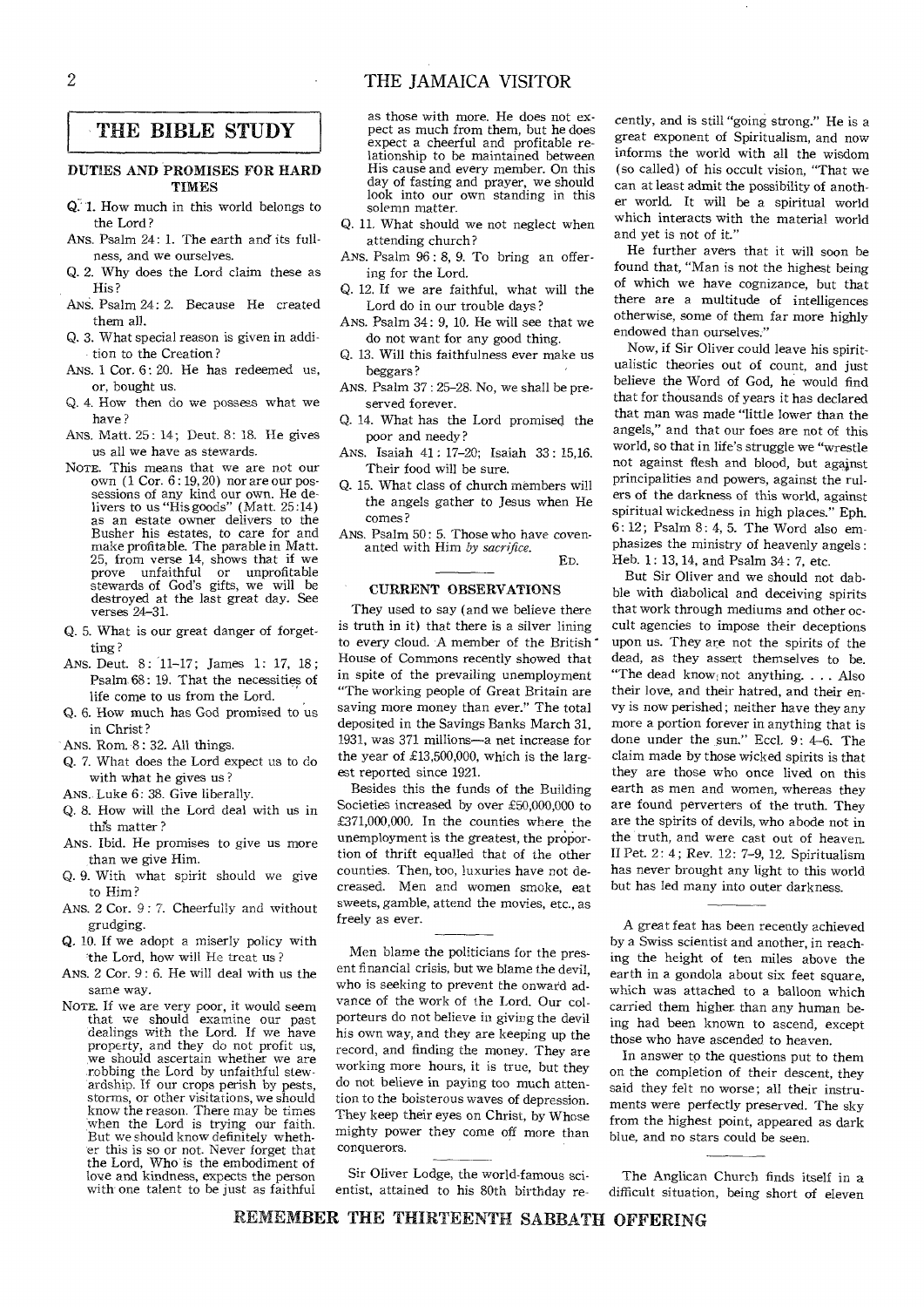## "Sanctify Ye a Fast."

#### For the Church Service, August 15.

We find the command in Joel  $(1: 14)$ , the prophet of the last days, whose visions portrayed experiences we are now meeting as those which herald the hastening of the Day of the Lord.

If we enter into the spirit of this Fast, what will be the result? The answer is found in chapter 2: 18,19. The Lord will pity us, and send the supply of our needs for the finishing of His great work.

There *was* a sense of deep solemnity brooding over each heart as we met together at our office altar one morning. The workers were impressed with the tragedy of our present financial situation.

With the rest of the world, our dear people in Jamaica are feeling the pinch of the present financial crisis, and the results are seen in the decreasing tithes and offerings; and as the President sought the counsel of the workers, laying out the situation as it appeared to him, a prayerful spirit was manifested.

We all realized that, with between twenty millions and thirty millions of persons out of work in the civilized world, we could expect no material improvement, especially as the situation is really the fruitage of reckless international expenditure connected with the great war of 1914-1918, to which may be-added the extravagant indulgence of the world in unremunerative pleasure and folly.

Yet the world-need was never greater. Nothing less than the most powerful demonstration of the power of the gospel to save men, can ever bring the world to a stable balance. If ever there was a time when the glory of the angel of Revelation 18 was demanded, it is NOW. This means, that whatever may be the conditions around us, we dare not weaken or diminish our soul-saving evangelism. If we would save souls, it is NOW or NEVER.

So, as we discussed what could be done for our little part of the vineyard, and surveyed the crisis in our own field, we decided that we cannot reduce the wages of our workers, for they are already set low, and the cost of living has not reduced as in other parts of the world. To cut our workers down now would involve them in very difficult embarrassment.

Then, if we reduce our staff of workers, how can we carry on the work? and who shall be dispensed with? We felt that such a policy, if it ever comes, must come as the very last resort.

The plan of asking our members to make a special offering appeared as the only wise solution of the problem. It met unanimous approval; and, as the discussion proceeded, the suggestion contained

in our headline was accepted; for we all know that

#### PRAYER CHANGES THINGS.

Four thousand shillings sounds like a large goal. But when it is spread over nearly that number of members, it is not such a great sacrifice after all. Then, too, it is something VERY SPECIAL, to meet a VERY SPECIAL CRISIS. We realize that it will be hard enough for some to part with a few shillings at this time, but after you have placed it in the treasury, you will not miss it. If you do, your sacrifice will not nearly measure up to the sacrifice that Jesus made for you.

#### WHAT WILL YOU GIVE?

Maybe you can double the amount that first comes to your mind. And if you think a little, you will desire to double that. Then if you kneel down and say, "Lord, how much would'st Thou desire me to give?" He may ask you to double that again. Try it.

A BEAUTIFUL ASSURANCE: "The people of God will not be free from suffering; but while persecuted and distressed, while they endure privation and suffer for want of food, they will not be left to perish. That God who cared for Elijah will not pass by one of His self-sacrificing children. He who numbers the hairs of their heads will care for them, and in time of famine they shall be satisfied. While the wicked are dying from hunger and pestilence, angels will shield the righteous and supply their wants. 'To him that walketh righteously,' is the promise, 'When the poor and needy seek water, and there is none, and their tongue faileth for thirst, I the Lord will hear them, I, the God of Israel will not forsake them.' *"—Great Controversy, page 629.* 

It was in the early days. The truth had only recently been brought to an island where Queen Victoria spent a part of each winter, because of its warmer climate. She had some charming palaces there, and when she resided in one of them, many rich families would also go and live near to her.

Not far from one of these palaces, there lived a gentleman whose home was brightened by a devoted mother and seven tiny boys and girls, who had learned to love Jesus. They made their living by conveying passengers and luggage to and from the island to the main-land, and Saturday was the great day for taking in much money.

At that time the Third Angel's Message was brought to that home, and they all

began to observe the true sabbath. But this took away the gains of the best trading day of the week; and because their boats would no more ply on Saturdays, the people began to despise this family and refused to have any dealings with them.

So things grew dark and darker. Yet they continued to give to the Lord faithfully, never allowing their loss of trade to reduce their offerings. But one day, when boating was specially depressed, the father came home with no money. The next day it was the same, and the next, and it continued for several days, until the day came when there was no food of any kind in the house.

Mother and father prayed earnestly that the Lord would give them bread, just for the sake of their children. They set the table, placing the knives and dishes on a clean cloth, and then they would kneel down and ask the Lord to fill the plates. But he tried their faith, and the little ones had to go to bed without food. The next day the experience was repeated. But they prayed on. Again no money from the boats. Poor mother's heart was at breaking point when her baby cried for food and there was none. And when the older ones knelt around the empty table, they would weep with hunger. Thus the second day ended, and they were put to bed by a starving mother whose heart bled for her weakening children.

When they were all asleep, mother and father knelt together and pleaded with the Lord for help, and they told Him that if He let them die they would hold on to the truth.

Thus they prayed until it was getting late, and they went to rest, believing the Lord would yet hear prayer, and He did. Next morning there was a loud knocking at the fence that surrounded the back yard. They had been talking together and saying how they would never beg, because people would blame the message for their poverty, and this knocking interrupted them. Hastening to the fence, Sister Blank found her neighbour with a huge hamper of food which Queen Victoria had sent from a banquet held the night before, and the lady invited them to take it.

Spreading the sumptuous repast, they gathered around the now well-replenished table, knelt down and thanked the Lord for answered prayer. The food lasted for several days, and the boats began to bring in returns, and from that day to this the dear family have not wanted for any good thing.

This was one of the first families to accept the truth in the British Isles, and the mother told me this story to inspire my faith and confidence in God, and it did. ED.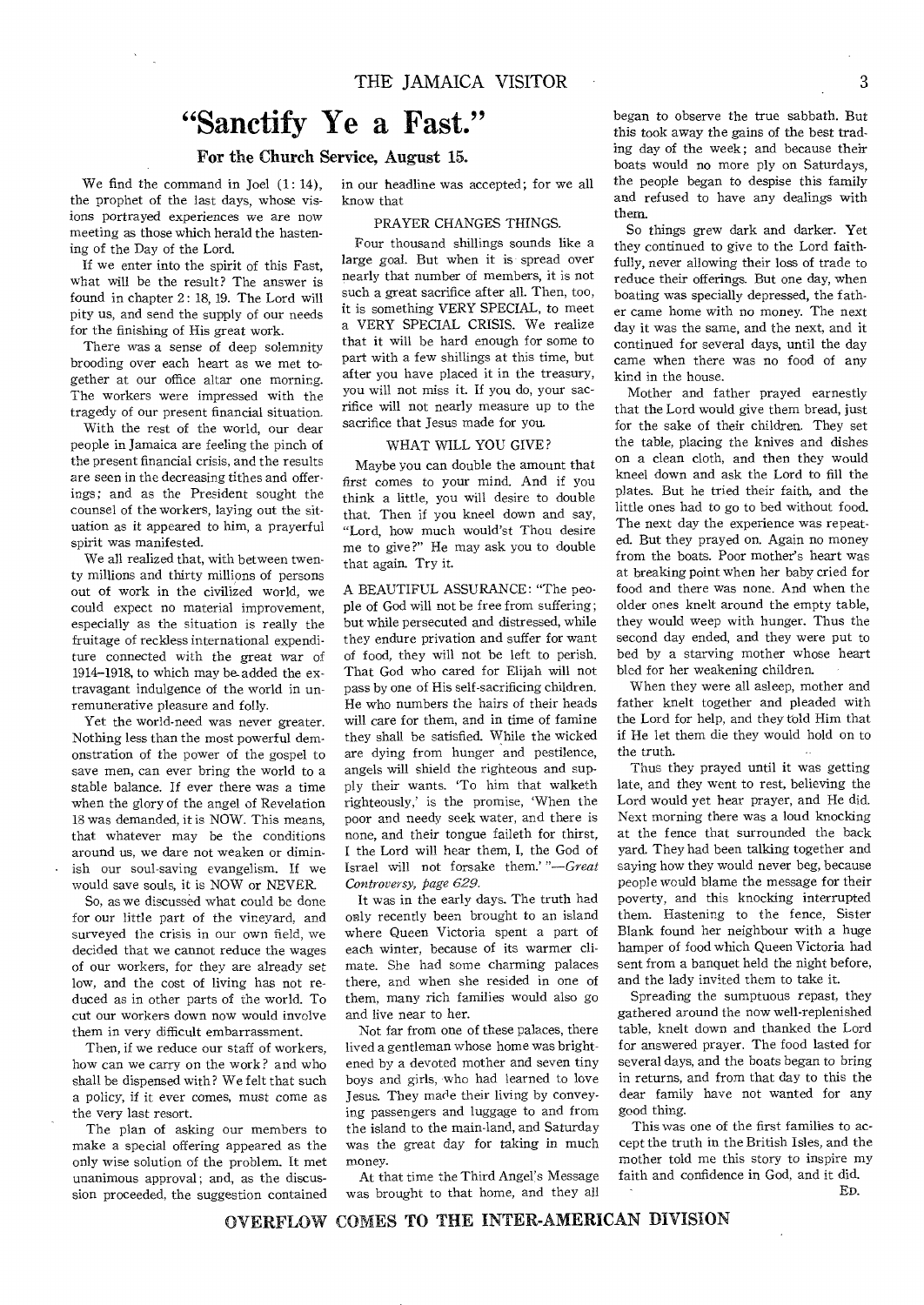## **The Spirit of Sacrifice of Early Pioneers.**

"But God hath chosen the foolish things of the world to confound the wise; and God hath chosen the weak things of the world to confound the things which are mighty." I Cor. 1: 27.

We have a wonderful fulfilment of the above statement of Scripture in the rise and development of the work of the Third Angel's Message. We, living today, can hardly conceive of the weakness and poverty that characterized the early days of this cause. Some things begin large and end small—while others have a small beginning and grow to splendid proportions of influence and power. "For who hath despised the day of small things ? for they shall rejoice, and shall see the plummet in the hand of Zerubbabel with those seven ; they are the eyes of the Lord, which run to and fro through the whole earth." Zech. 4:10. Many people did despise the small beginning of this message, but today the people of the world admire the work that Seventh-day Adventists are doing in all the earth, working as we are in over 400 languages.

The early pioneers, with a conviction born of heaven that the time had come in the Providence of God for the proclamation of the message of Revelation, began in humble faith, poverty, and scanty resources to herald the message. God blessed their feeble efforts 'by giving them His Spirit. These pioneers, with such a sublime task as they believed had been committed them of heaven, were willing and glad to endure hardships and to sacrifice their all for the advancement of the cause of truth that they loved. The foundations of this movement were laid, therefore, sure and steadfast in the rock of loyalty, devotion, and sacrifice—a spirit that is well worthy of our imitation in these latter days—these days when the work is to be finished in all the earth. To them was given the privilege of laying the foundation and beginning this great task committed to the remnant church. To us now living is given the equally glorious privilege of completing the work.

As a little example of the extreme poverty that characterized the beginnings of this work, I will give the following incidents quoted from the book "Divine Providences."

"When we received the light upon the fourth commandment, there were about twenty-five Adventists in Maine who observed the Sabbath; but these were so diverse in sentiment upon other points of doctrine, and so scattered in location, that their influence was very small. There was about the same number, in similar condition, in other parts of New

England." There were, therefore, about fifty persons, as far as these people  $\text{km}$ , in the world, who were in sympathy with the messages these Sabbath-keepers believed and advocated. They were all poor and from the humbler walks of life, and without any influence; for the religious world had not yet recovered from the shock of Adventism.

"We entered upon our work penniless, with few friends, and broken in health. Mrs. W. had suffered ill health from a child, and although I had inherited a powerful constitution, imprudence in study at school and in lecturing had made me a dyspeptic. In this condition, without means, with very few who sympathized with us in our views, without a paper, and without books, we entered upon our work. Most of our meetings were held in private houses. Our congregations were small." p. 84. So this work started in extreme poverty—the pioneers were "penniless."

In the year 1852 Elder and Sister White rented a house in Rochester, N. Y., in which they installed the first printing press of the denomination. It was in this city that they set up their first housekeeping on their own responsibility. In writing to another, of their experiencies, Sister White said: "You would smile if you could look in upon us, and see our furniture. We have bought two old bedsteads for twenty-five cents each. My husband brought me home six old chairs, no two of them alike, for which he paid one dollar, and soon he presented me with four more old chairs without any seating, for which he paid sixty-two cents. The frames are strong, and I have been seating them with drilling, etc."

"One of the smaller rooms on the lower floor was the printing office. Two of the lower rooms, with folding doors between, served as a meeting-room for the very little company of Sabbath-keepers in the city."

Just another worthy example of the spirit of sacrifice of the founders of this work: Joseph Bates, a sea captain, when the light of the "present truth" came to him, sold out his shipping business and used his all for the advancement of the message, until he too, like Elder and Mrs. White, was "penniless." It is related that on one occasion while Elder Bates was in prayer to God, the conviction came upon him that he should write a book, feeling assured that in some way God would provide the means for its publication. While seated at his desk with Bible and Concordance, he began to write. The following incident. in this connection serves to illustrate how fully he had used his all for the advancement of the work, and how fully he had sacrificed to see the truth advanced.

"In the course of an hour, Mrs. Bates came into the room and said, 'Joseph, I haven't flour enough to make out the baking,' and at the same time mentioned some other little articles that she needed. `How much flour do you lack ?' asked Captain Bates. 'About four pounds,' was her reply. 'Very well,' replied he. After she had left the room, he went to a store near by, purchased the four pounds of flour and other articles, brought them home, and again seated himself at his writing desk. Presently Mrs. Bates came in and saw the articles on the table and exclaimed, 'Where did this flour come from?' Why,' said the Captain, 'Is not there enough? You said you wanted four pounds.' Yes' she said, 'but where did you get it ?"I bought,' said he; 'is not that the amount you wanted to complete the baking?' Yes,' contitued Mrs. Bates, `but have you, Captain Bates, a man who has sailed vessels out of New Bedford to all parts of the world been out and bought four pounds of flour?' 'Yes, was not that the amount you needed to complete the baking?' 'Yes', said Mrs Bates, `but have you bought four pounds of flour?'

"Another trial soon followed. When Captain Bates left the sea, he sold out his interest in a ship for \$11,000, but now he had spent his all to advance the cause of truth. Up to this date, Mrs. Bates did not know his true financial condition, but he felt that he must now acquaint her with it, so he calmly said, 'Wife, I spent for those articles the last money I have on earth.' With bitter sobs Mrs. Bates inquired, `What are we going to do?' The captain arose and, with all the dignity of a captain directing a vessel, said, 'I am going to write a book; I am going to circulate it, and spread this Sabbath truth before 'Well,' said Mrs. Bates through blinding tears, 'what are we going to live on?' The Lord is going to open the way,' was Captain Bates' smiling reply. 'Yes,' said Mrs. Bates, 'the Lord is going to open the way. That is what you always say;' and bursting into tears she left the room.

"After Captain Bates had continued his work for half an hour, the impression came to him to go to the post office, as there was a letter there for him. He went, and sure enough there was a letter. In those days the postage on a letter was five cents, and repayment was optional. The writer of this letter had for some reason failed to pay the postage. And here again Captain Bates was humbled, as he was obliged to tell the postmaster, Mr. Drew, with whom he was well acquainted,

REMEMBER THE THIRTEENTH SABBATH OFFERING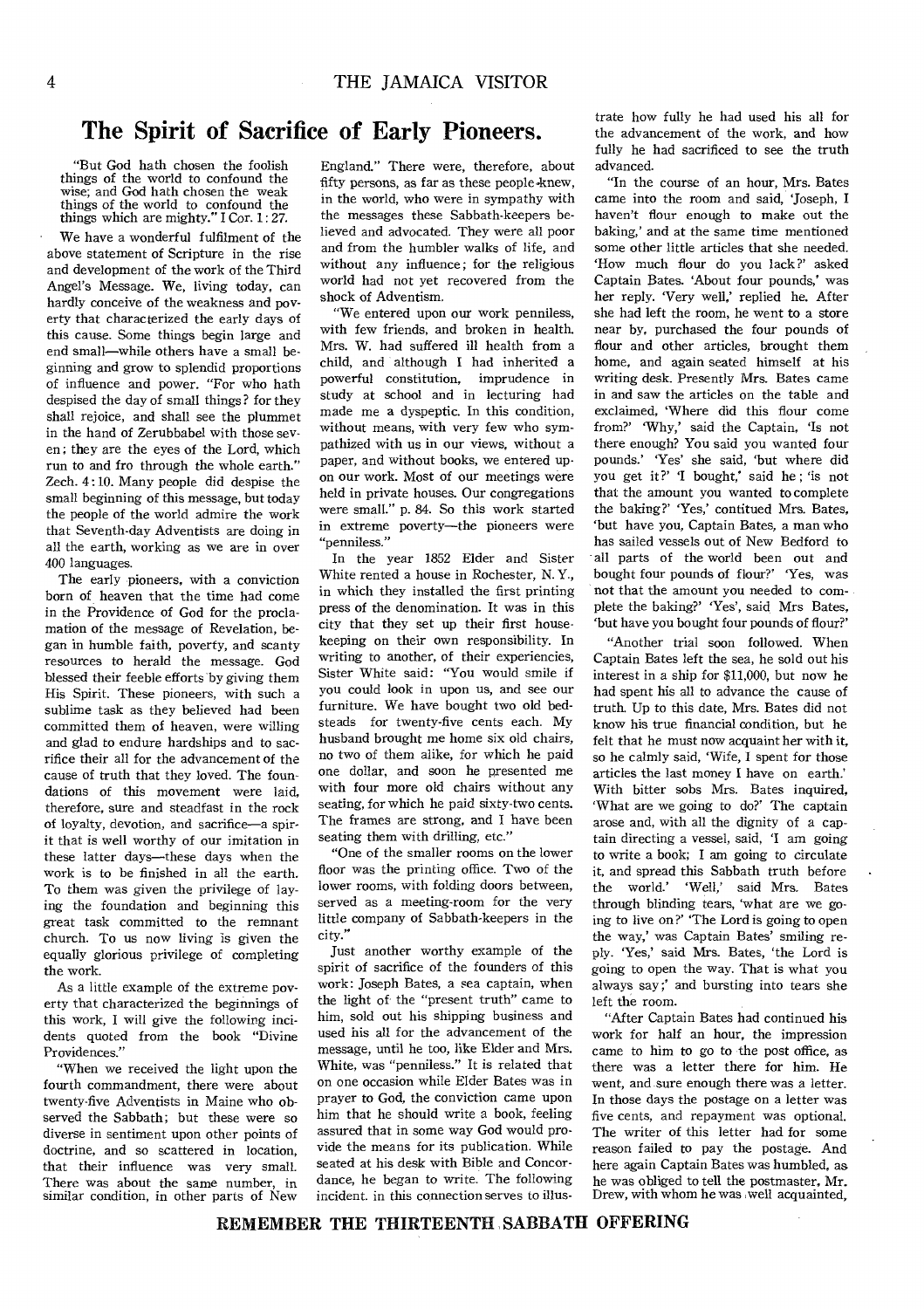that he could not pay the postage as he had no money; but he said, 'Will you let me see where it is from?' Take it along' said the postmaster, 'and pay some other time.' `No', said the Captain, 'I will not take the letter out of the office until the postage is paid.' While he had the letter in his hand, he said, 'I am of the opinion that there is money in this letter,' and turning to the postmaster, he asked, 'Will you please open it? If there is any money in it, you can take the postage out; if not, I will not read it.' The postmaster complied with the request, and lo! it contained a ten doller bill. He found, by reading, that the letter was from a person who said that the Lord so impressed his mind that Elder Bates was in need of money that he hastened it to him; and in his haste he probably forgot to pay the postage.

With this ten dollars Elder Bates made some further necessary purchases of food for the home.

"He then went to the printing-office and made arrangements for publishing one thousand copies of a tract of about one hundred pages, with the understanding that as the copy was furnished the printers were to put it in type as rapidly as possible, sending proofs to him. He was to pay for the work as fast as he recieved the money, and the books were not to be taken from the office until the bills were all paid." p. 89

If this same spirit of love, loyalty, and sacrifice should fill the heart of every believer today, how rapidly the message would advance, even in these times of financial depression! Nothing can stay the progress of a cause built upon the platform of *sacrifice.* If all our people today would sacrifice as did those early pioneers, how quickly the means would flow into the treasury of the Lord, and how soon would all the world be warned and Jesus come to gather his loyal subjects!

I am sure that every Seventh-day Adventist in Jamaica will regard this appeal for *Four Thousand Shillings,* called for to help in the support of the cause in this time of financial stress, as an opportunity to demonstrate his love and loyalty to the Cause. Many individuals can and will give five, ten, or twenty or more shillings, in order that the full *Four Thousand* may be raised. The minimum should be *One Shilling* per member. Let all co-operate that this plan may be a glorious success, and thus share in the reward of those who make sacrifices.

"Gather my saints together unto me ; those that have made a covenant with me by sacrifice." Ps. 50:5.

A. R. OGDEN, *Superintendent Antillian Union Mission.* 

## Stories about Giving.

#### **Ashamed Not to Give**

**"A** little boy sitting next to a lady in church noticed that she had nothing for the offering plate. His own offering was in his hand; but as the deacon approached, the little fellow seemed greatly disturbed because his seatmate seemed entirely unprepared for the offering. The situation appeared to him to be serious, for when the deacon got within a few pews' distance, he handed over his silver piece to the lady, as he Whispered in her ear : `Take this, and I will get under the seat till he goes by.' Such sensitive souls as this boy are exceedingly rare. We have seen the collection plate in the gallery of a city church pass thirty people at one time without receiving a cent, but they did not appear to be disturbed in the slightest."

#### **A Living Thief**

"A minister was talking with a man who professed conversion. 'Have you united with a church?' he asked him.

" 'No; the dying thief never united with the church and he went to heaven,' was the answer. 'Have you ever sat at the Lord's table of the sacrament?' 'No; the dying thief never did, and he was accepted.' 'Have you given to missions?' 'No; the dying thief did not, and he was not judged for it.' 'Well, my friend, the difference between you two seems to be that he was a dying thief and you are a living thief.'"

#### **The Goodness Of God**

"A writer tells of a friend who literally kept a daily book account with the Lord. On one side he put down all he did for God ; on the other side he put down what the Lord did for him. If a friend helped or cheered him, he put that down. If he was sick and then was restored, he put it down. All favours and mercies he recorded. After a few weeks of this bookkeeping he gave it up. 'It's no use,' he said, 'I can never get a balance. I am always hopelessly in debt.' That is the story of every life—the divine goodness overflows."— *From the Australasian Missionary Leader.* 

#### **Giving Silver and Gold**

"Let us conclude our meeting by uniting in singing hymn 102, omitting the fourth stanza," announced the presiding officer, with an efiort not to appear hurried. Number 102 was a favourite hymn, and the society sang heartily:

" 'Take my life and let it be Consecrated, Lord, to Thee; Take my moments and my days,

Let them flow in ceaseless praise.'

"'Madam President,' said a voice when the third verse had been sung, 'I am opposed to omitting that fourth stanza.' People looked in amazement, for Miss Sparkman had never opposed anything in the society before. Almost unconsciously the women opened the hymn books they had just closed, to see the fourth stanza. Miss Sparkman read aloud the words of the omitted verse:

" 'Take my silver and my gold;

Not a mite would I withhold.' "'I'm opposed to omitting the fourth stanza,' said the little lady. 'If it were just in our singing it wouldn't be so bad, but we are omitting it in the life of our society. The amount of money that has come into our treasury this year is shamefully small. The appeals from our mission fields are read, and we listen to them and say placidly, "How interesting!" but we "omit the fourth stanza." ' *"—The Missionary Review of the World.* 

#### **Like a Little Child**

It was a sad meeting when Pastor Blank stood up and told of the need of money to send the Message to heathen that have been waiting for years and asking for a teacher to teach them about the Man that died to save them. Some thirty persons sat in quiet bewilderment, as the pledge papers were passed around, for they were "so poor," they said; and eight little boys and girls sat on the front seat with empty hands and pockets, glancing around to see what their parents would tell them to do. But no pledge came, and the silence of the moment seemed cruel to bear, until little eight-year-old Willie stood up and said, "I'll give my goat." At that moment the sun sent its rays through the window, and something glistened on the pastor's cheek as he said, "Praise the Lord !" Then the business began, and in a few moments every pledge was filled in, and the pastor said, "Every one, children as well as the older ones, has contributed, and the Lord will bless little Willie." A year after, every one said that, though they had nothing to give, they gave, but they had not missed what they gave. Somehow, the Lord works that way. ED.

#### **Consecrated Money**

The Christian is to learn, in its practical and spiritual significance, that the silver and the gold, and the cattle on a thousand hills are the Lord's, and that God requires His people to hold them, use them, or part with them, as He shall direct, in sacred recognition of His ownership and His right to their use.

OVERFLOW COMES TO THE INTER-AMERICAN DIVISION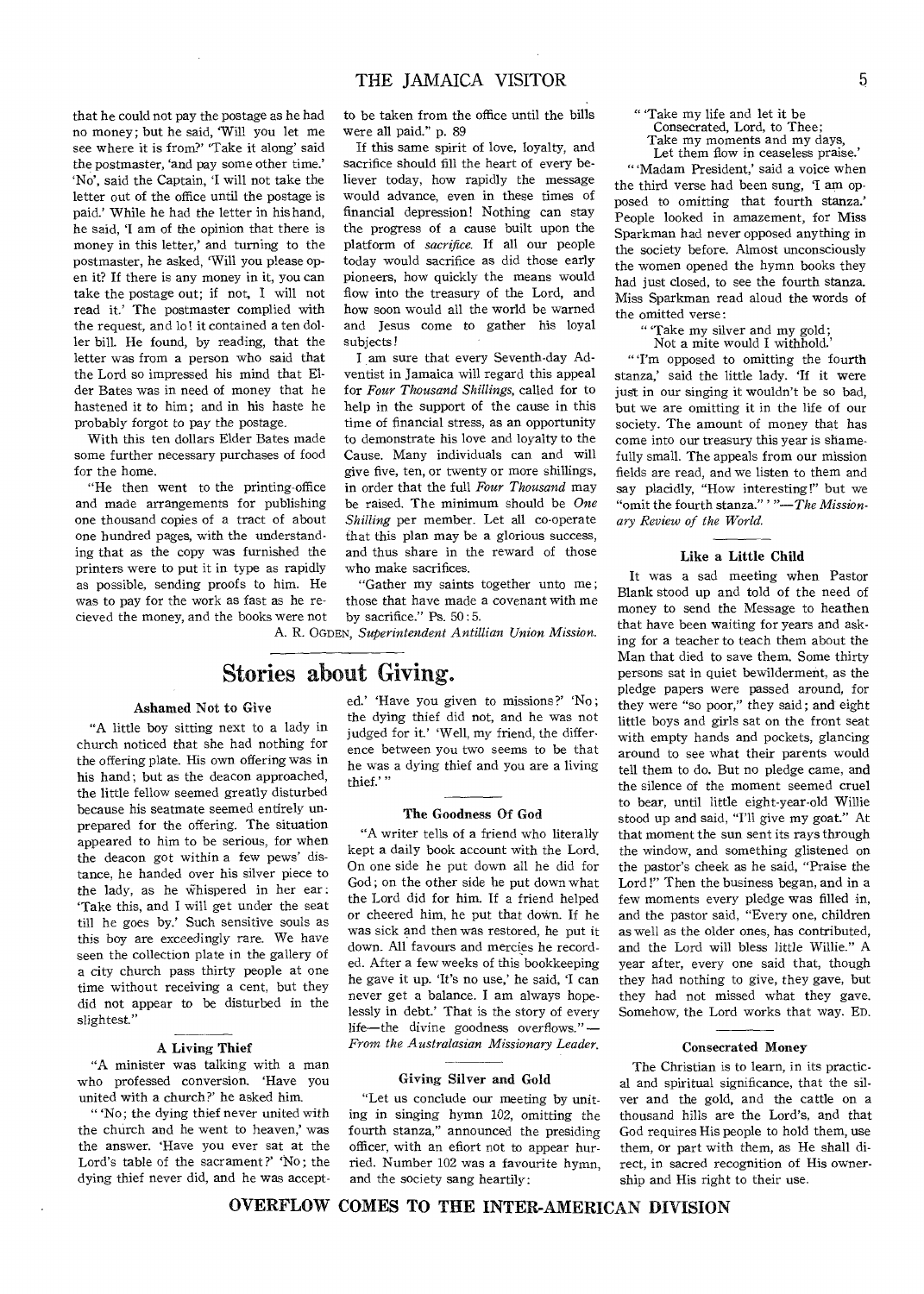There is wealth in the hands of the professed followers of God. 0 that this might be consecrated to the work, set apart by the prayers of the faithful, and accepted and blessed by the Master!

The church needs means. Men and women are to be sent abroad and supported as ambassadors of Christ ; the Bible is to be translated; churches and mission dwellings are to be erected; printing establishments to be maintained, and an extensive circulation of Christian literature is to be effected. All these things require money.

Christians should be the last people in the world to despise money. With all diligence and industry, with all honesty of heart and benevolence of purpose, they should labour to make money; not that they may hoard up stores for heirs they know not whom, or for purposes they know not what, but that they may use it in fitting stones for the living temple. *—Joseph Johnson* 

Continued from page 2. hundred clergymen to fill her pulpits in the British Isles. It is now proposed to erect a broadcasting machine from which one clergyman could preach to many congregations, but their constituents object to what they call "mechanical service."

All is not gold that glitters with the Papacy. Having announced himself as King over all the earth, the Pope is experiencing the uneasiness of him who wears the crown. It was Italy that gave him a kingdom about one mile square, and now it is Italy that is making things lively for the prelate. A short time ago, the British Government showed its resentment over Papal interference with the Government of Malta by changing its form of government and appointing a man "not wanted" by the papacy at the head.

Spain has not only changed the form of its government, but has driven papal representatives from her country, burnt her ecclesiastical institutions to the ground, such as nunneries, churches, and abbeys; while thousands of nuns and priests have had to flee from the country.

We suggest that Christ has not authorized His church to exercise political dominion anywhere. "Render unto Caesar that which is Caesar's," is His policy. "My kingdom is not of this world," He said, and when the church enters the political arena, the Lord does not go with her, for it is contrary to every principle of His gospel, which works both ways—separating all civil and political interests from those that are spiritual, and enjoining upon every Christian to honour and submit to the king or government where he resides. Our Lord did that when he allowed Himself to be crucified by the civil decree, and

both Paul and Peter submitted in like manner. Let the Pope do the same, and many of his troubles will cease. ED.

#### OUR NAME.

What's in a name! What is in OUR name? The Bible attaches much importance to the name given to an individual. It either represents his character or his work. Bible places often received specific names to memorialize certain experiences or events connected with them.

It was in October 1860 that our pioneers decided that our name as a body of believers should clearly define our faith. In considering the matter several names were suggested, but in each case our faith was not clearly defined, nor were we clearly distinguished from other bodies of professed Christians. Finally, "The name Seventh-day Adventist was chosen because it carries the true features of our faith in front, and will convict the enquiring mind. Like an arrow from the Lord's quiver, it will wound the transgressors of God's law, and will lead to repentance toward God and faith in our Lord Jesus Christ."— *Testimonies, Vol. I,* pp. *223, 224.* 

We think our spiritual forebears made a wise choice, for under other names any fanatics might cover their true spiritual colours and impose themselves upon the world, being wolves in sheep's clothing, as they often do.

There is only one body of Seventh-day Adventists. By various affixes and appendages to this name men have endeavoured to pose as one with and of us, thus covering up their apostasies and separation. But the good old name stands representative of that mighty movement called out to fulfil those Bible predictions which moved the world around 1844, and which still moves to prepare a remnant from all nations and races for the coming of our Lord. There are various departments of our work, and great and small divisions of territory. But the Seventh-day Adventist body is one. It has no *branches.* Let us keep it distinct. ED.

#### A PREDICTION FULFILLED

"An old Aztec Indian lay dying in his hut in the little village of Hueyapan, Mexico. Around him were gathered his children, relatives and friends for a last look and a last farewell. His father and others had told him of the culture, grandeur, and wealth of the ancient Aztec kingdom that ruled over Mexico when Colombus came to America; and how the Spanish conquerors gave to Mexico a new religion, turning its people from human sacrifice and pagan worship to the Christian's light. But when this new faith from Europe reached the Mexican shores, it

had already been corrupted with the paganism of the old world, and it quickly mingled with, and became contaminated by Montezuma's creeds and rituals. Therefore after 400 years, its rays had failed to dispel Mexico's darkness. The withering influence of illiteracy, ignorance and vice, bringing physical wretchedness, decay, and hopeless poverty was still felt in the land.

"With his fast failing strength, the dying Aztec urged that his children look for a greater and purer light. With clear, unfaltering faith he predicted to his sons that it would certainly come. Then followed a brief, stoical farewell and the sleep of death closed the father's eyes and silenced his tongue. After the customary mourning and simple funeral service, Antonio Ramirez, one of the sons, discovered, while looking over his father's possessions, a copy of the Spanish paper, "El Mensajera de la Verdad." Later on he read the paper and discovered the great light, the promised message, the fulfilment of his dying father's prediction. For nine years Antonio studied the paper. He pondered over how this paper came to be with his father's things. He wondered if his father had read this wonderful story of salvation. Then, one morning with a prayer for guidance, he wrote the Editor asking for more information. He at once subscribed for the paper, and then bought more literature and a Bible. His study soon led him to Christ and to a new and clean life. Later on he was baptized, but was without a church, for he was the first believer in this new found faith in all that part of Mexico. But he was not alone long. Through his missionary efforts he brought the light to many others, and when the writer visited him recently one Sabbath morning, he took him to the *center* of his village, and there stood a beautiful white chapel. Pulling the rope that rang the bell, the church was soon filled with members, all fruit of his missionary work. After a beautiful service, Brother Antonio took me to a near-by village where he had been working as an overseer on a large 'hacienda.' Entering a house, I found it filled with people and learned that they too were all recent converts of Antonio, won by the faithful labour of this one good man who carried the message to others with marvelous suc-<br>cess." [. B. NELSON J. B. NELSON

#### NEWS FROM THE FIELD

This year England felt the strongest earthquake and suffered from the greatest storm it ever knew.

In my last letter I mentioned that I had been informed of some people in an out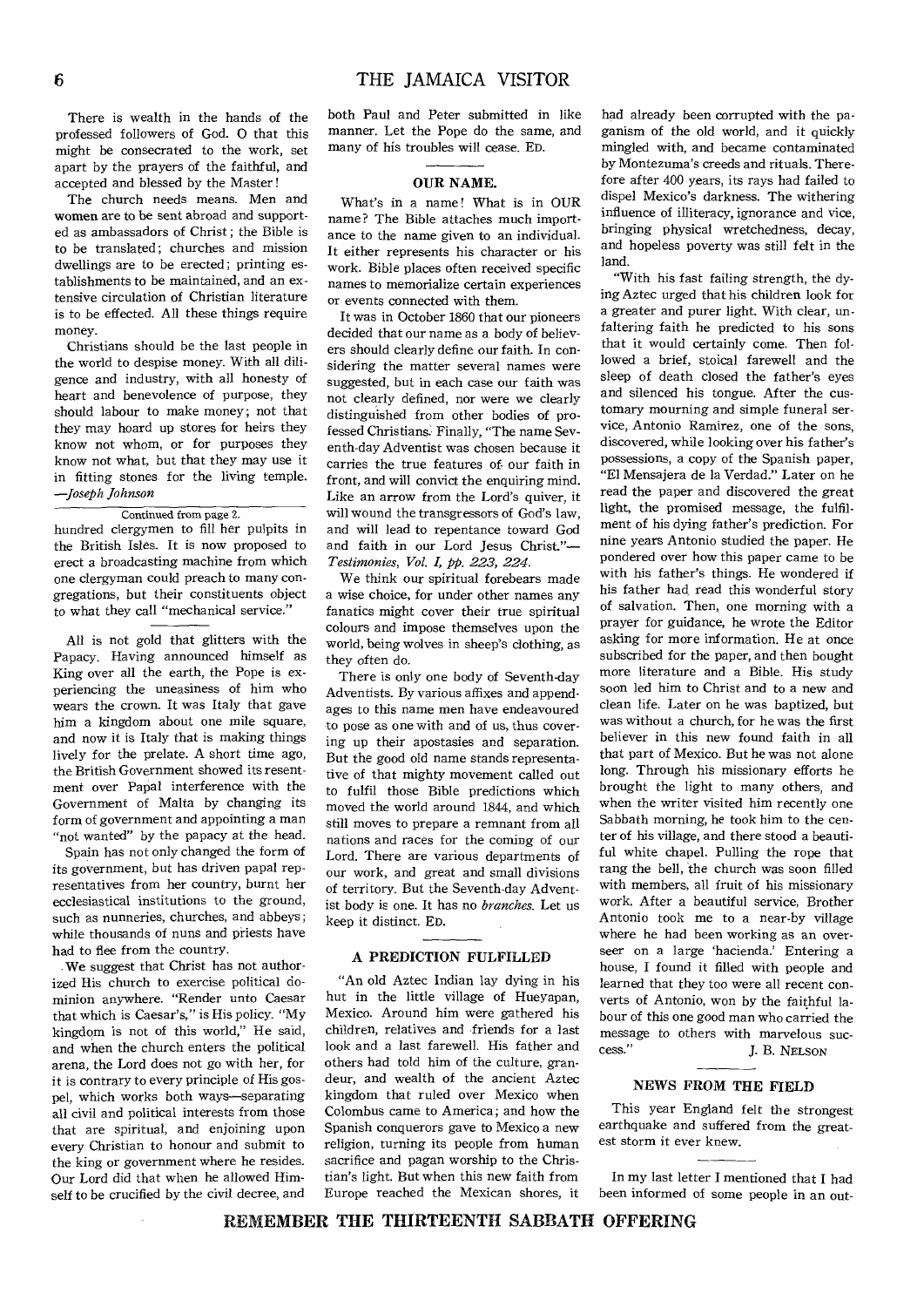of-the-way district that were keeping the Sabbath. Owing to the continuous rain, I could not get to them. However, last Sabbath was a dry day, so I visited them last Sunday morning. I had to wade through mud and water and was wet up to my knees. On my arrival, I found fourteen keeping the Sabbath and waiting to know more about the truth.

The work started this way : one brother who is in the baptismal class met a man from that district and gave him a study on the Sabbath question. As he called for more instruction, I visited him and cleared up all the points over which he had doubts, and he began to keep the Sabbath. Then he passed what he had learned on to others until what I have reported was the result,

I have had some further studies with them, and distributed many papers among them, and they have bought a lot of Big Week books.

I started the Tabernacle meetings last night, and the attendance was good. I am doing all I can, and with God's blessing, I am hoping for a good harvest of souls. H. P. LAWSON.

A peep into the College Wood-work shop this week was very cheering. Everything seemed to be humming with business. Doors, window-screens, cupboards, and furniture were being assembled. We greatly admired a little chest of drawers, a porch swing, and other furniture that was almost ready for delivery. In view of the condition of trade in the Island, we were cheered by the report that the shop is about snowed under with work.

We happened to be on hand on the evening when the ladies of the College entertained (as they do in alternate years) the gentlemen for an evening. Plans had been laid for a field day in connection with the Big Week, but the rain "washed that out of count." So that was the night chosen for the programme—one of the best we have seen in Jamaica. It was distinctly schooly, carried out with institutional promptness and skill. We are wondering how the gentlemen will fare when they return the compliment—especially in the production of such cake and ice-cream ! The "Faculty meeting" at which the ladies discussed the young men, was very entertaining, and we are looking forward to hearing the return criticisms when the tables are turned and the young men have the young ladies on the green carpet! Miss Bignall makes a fine chairman, and the promoters may well be proud of their achievement.

The Orange Church has enjoyed a six days visit by Pastor Geo. E. A. Smith,

April 18-23. Many who had never known the sweetness of meeting the Lord on the Sabbath day attended the first night and listened while their thoughts were carried back to Eden, whence this memorial was established . . . On Sunday the Church business was dealt with, and at the night meeting Brother H. D. Troupe as local Church Elder, and Brother Anderson as a deacon, were ordained. The night meetings were of special interest as resulting in the gain of two gentlemen, while two families are at the point of decision.

PETER GRANT

"The Lord moves in a mysterious way His wonders to perform." On every hand we see signs of the work being cut short in righteousness. Just recently in the district of Cherry-Hill our beloved and devoted sister in Christ, Mrs. Emily Scott, departed this life to await the call of the Life giver. During the years of her fellowship with us she was much ridiculed; but now that she is dead, many have become interested who were once bitter enemies to the truth. Shortly after the death of this dear Sister the writer started houseto-house Bible studies in that District with the result that five are now keeping the Sabbath, and many are interested. I spent Sabbath, 20th, with this new company to start them in the right way of Sabbath keeping. We also started a Sabbath school with ten. Pray for us that these interested ones might take their stand for the truth soon, before the forever too-late appears. May the dear Lord water the seeds sown by his divine grace, that souls may be garnered into His Kingdom. To Him be Glory, now and forever. Amen. HENRY A. DUNBAR,

*Moore Park.* 

A later word from Pastor H. P. Lawson gives the following: "A few days ago a man found a few copies of the *Reeiew and Herald* between the limbs of a tree. He took them home and read them and became interested. He told me of a prediction made by Mrs. White that God would burn Battle Creek with fire, and it came to pass as was predicted. He was puzzled over the return of Elijah. I took up a study with him on that subject, and when I was through he decided to be a Seventhday Adventist. This is another evidence of the way the Lord is working. I am expecting to see quite a number of new faces this coming Sabbath."

"We are very proud of our response to the Big Week demands this year. The cooperation of our brethren has been splendid. We are suffering from a very squeezing financial depression in this section,

yet this is the best Big Week we have had. Much credit is due to Brother E. F. Langly, who disposed of one half of our books." W. E. LANGLEY.

*Blue Hole.* 

From all parts of the Northern side of the Island, East and West, we have received reports of the unprecedented rains and floods that have reduced the people to a state of want and apprehension. For over two months flood after flood has deluged everywhere and interfered with the regular business of marketing, upon which so many depend. In our churches the effect has been disheartening, for meeting after meeting has been spoiled, and in many cases, Sabbath school has not met for two or three weeks at a stretch. This, naturally, has interfered with our evangelical aspirations, for even the Tabernacle meetings have been "washed out." Pastor Lawson's Tabernacle has scarcely been used for two months, and we hear that Pastor Smith is in a like predicament. Surely we are in the last days.

#### Ocho Rios

Was the scene of a very interesting service on July 7, when a large concourse of people took their seats beneath the substantial cocoanut tabernacle that had been erected on the floor of the new church building. The foundation, which shows a new departure in designing, has a wide frontage to the road, and a porch entrance extending sideways with the building. The north entrance is entered by a flight of steps, from which the foundation of concrete extends. Substantial if temporary seats were arranged so that those who attended the ceremony of stone-laying could do so with comfort. A raised platform on the South end was occupied by a large and distinguished number of guests, among whom we noticed the Rev. Mr. Brown, Baptist minister, Mr. Little, the local Wesleyan school-master, Mr. and Mrs. Grounds, Mrs. Rathbun, Pastor and Mrs. B. A. Meeker, Mrs. F. G. Clifford, Brother Walker of Guy's Hill, who led the singing, and Pastors A. R. Ogden, H. J. Edmed, and H. Fletcher, with others. Fifteen stones were laid.

The President of the Conference occupied the chair. Pastor A. R. Ogden gave a stirring address, and Pastor Fletcher gave the history of the enterprise. Mrs. B. A. Meeker sang two solos in her usual sweet style. Letters were read from Mrs. Fisher, and Mr. Goldsmith, expressing regret at their inability to attend and inclosing substantial donations. In a neat little speech Mr. Little eugolized the ideals of our body, emphasizing our views on the subject of Religious Liberty. The Rev. Mr. Brown closed a very interesting service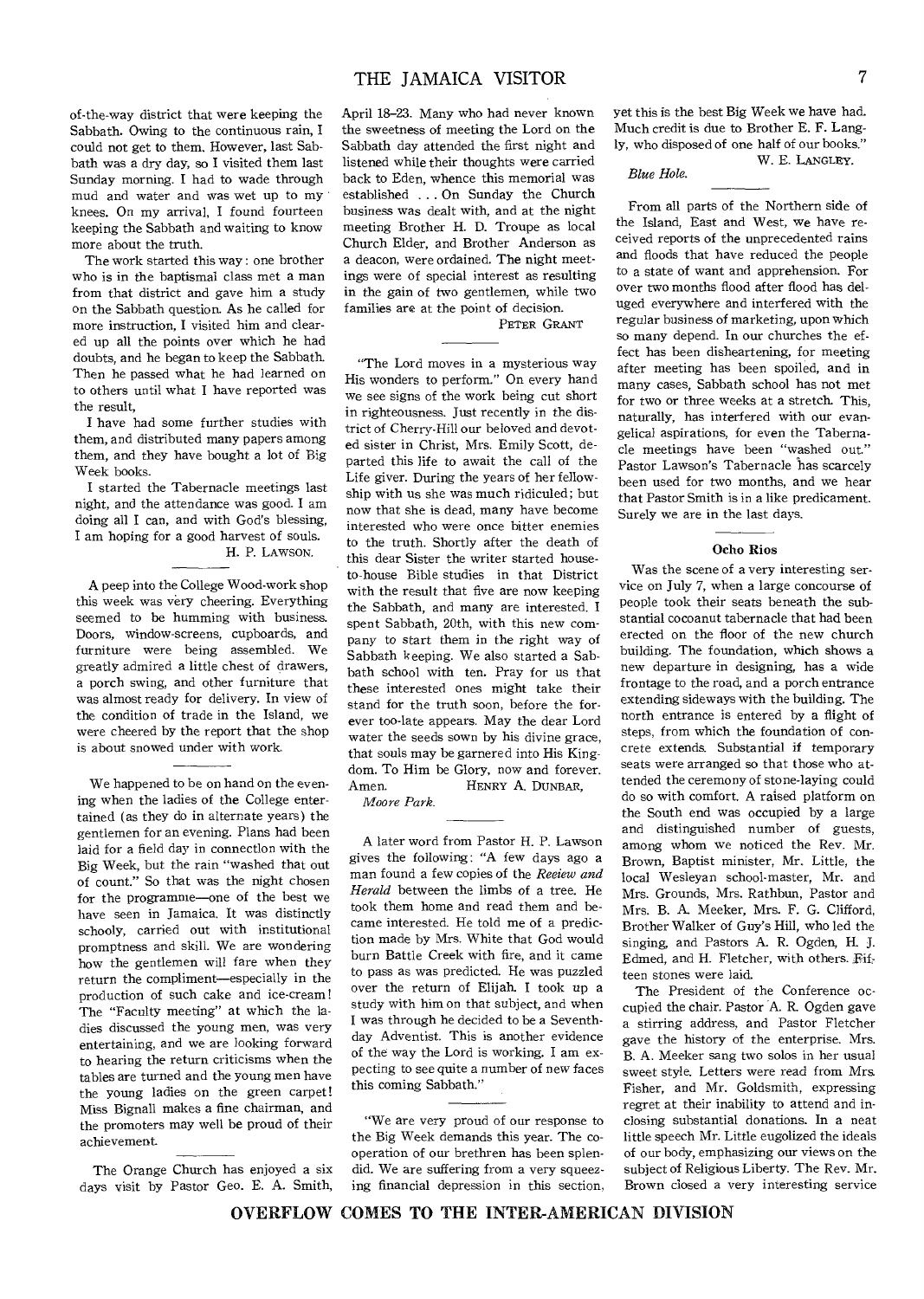by pronouncing the benediction. The collection amounted to £18. 5. 3.

We should not omit to mention that the President took this opportunity to thank publicly the doner of the charming site, Mrs. Stewart, who had left for England the week previous, and a very hearty vote showed the spirit of appreciation that prevailed. We sincerely trust that the finishing of this edifice will be carried out with as much success as the beginning of it. ED.

Miss Nellie Hall, who has successfully passed the nursing examinations of the Chautauqua school, New York, has been doing district nursing. In one house she has five cases of typhoid fever that are pulling through, and two medical men who attended the cases expressed approval of her management.

F. HALL.

After spending several very helpful weeks with us, Pastor A. R. Ogden left for Havana on the 8th instant. He has spent some time at the College in committee and other valuable work, and has assisted Pastor L. L. Hutchinson with his meetings in Kingston. We shall miss his helpful counsel and enthusiastic preaching.

We have been glad to welcome to our midst another veteran worker and his wife, in the persons of Pastor and Mrs. Reid of this Island. Brother and Sister Reid have been away for many years, labouring in Central America, Panama, and the Eastern side of the Caribbean. They have come to retire, but immediately on arrival began to throw their strength into the work in Kingston, where they intend to reside. Their connection with our work has been eminently successful; they are very highly respected. We trust that the Lord may continue to bless and prosper them. ED.

Another crowd gathered into the precincts of the Regent Street Church building, while others blocked the windows and doors, on Sunday evening, July 12, to witness Pastor L. L. Hutchinson baptize eleven more candidates. The President of the conference gave the address, and Pastor Reid assisted. The choir rendered some fine music, and the service was indeed impressive. We praise the Lord as we see the membership of this church revived and replenished. This service closed the series of the present effort, but there are many in the baptismal class who will doubtless unite with us before long.

Pastor Hutchinson is now planning for another effort at Rollington Pen; and that active little company is all on fire

with enthusiasm and hope. We will surely pray for the success of the endeavour. One feature of these efforts has been the economy that has been observed—a very necessary item just now, in view of the cut in our budget. Church members have cheerfully acted in various capacities, thus avoiding the necessity of employing salaried help. We know that our members take delight in doing this; and wherever our ministers conduct such efforts, we feel assured that they will observe the same economy without strain or loss, because of the willingness of the local members to assist. ED. bers to assist. cause of<br>bers to<br>strate of the strategy<br>of the strategy<br>of the strategy

NGSOMOZO GHUG<del>, XQQ</del>QZ-DHGXOHQXOM<br>QR

Sahhath School Department MRS. **H.** J. EDMED

ity<br>*Mozonoro C*hac<del>e AGO</del>r-dickoreonexo

#### EXPERIENCES OF RALLY DAY

We have had a number of interesting letters from our Sabbath school superintendents showing their appreciation of Rally Day by the schools under their charge. We are sorry that on account of the heavy rains during the past quarter some have not yet carried out the programme, but they are expecting to do so soon. We feel sure the following, gleaned from some of the letters, will be of interest to all.

Of Port Antonio, where the weather has been specially unfavourable, we are glad to learn that they enjoyed a fine day on June 13th; and Pastor Stockhausen, who worked very energetically to make the day a success, reports a very rousing time, there being over two hundred present.

Brother L. A. Morrison of North St., Kingston, says: "We had a very enjoyable Rally Day. All who took part did well. There were nearly one hundred visitors present, and I am sure a very good impression was made upon their minds and hearts as they came in touch with us on that day. Every member of the school was made to see more than ever before the importance of the Sabbath school work, and that we should all aim to make it what the Lord desires it to be. All present pledged greater faithfulness and more unselfish service in the Sabbath school.'

We quote the following from Sister J. W. Grounds, the superintendent of Kencot: "We had a fine day; we were specially glad to have some of the Home Department members with us. I feel sure the Invitation Cards helped to bring them out. I had a very nice letter from one of the Home Department members, stating that `Rally Day was the oasis for our weary pilgrimage here on earth,' and that she was signally blessed on that day. We were glad also to have some not of our faith

with us; they also expressed themselves as having enjoyed the programme. The children did their part to make it interesting. In fact the programme would have been incomplete without them."

Sister Lucille Francis of Springfield sends this encouraging report : "I am glad to tell you that our Rally Day came off well. Nearly all members, including children, took an active part in the program, which was very inspiring. I truly believe as a result of Rally Day our school will be lifted on to higher ground and be of better service in this corner of the Lord's vineyard."

Brother R. J. Edwards of Campbell's Castle tells us that while they have come short in the daily study goal in the past, all members on Rally Day promised to endeavour to reach it as well as the perfect attendance one. They are also desirous, by the help of the Lord, of making their school a soul-winning school.

Sister Gregory of Sherwood Forest felt she had to write and express the appreciation of the school for the good programme which they enjoyed. She says: "Indeed it was a day that brought fresh courage to our saddened hearts."

Beeston Spring reports that one of their visitors decided for the truth on Rally Day.

At Mt. Peace a sister who had been absent for a year was in attendance after Rally Day.

Hector's River, Old Harbour, Beverley, Bird's Hill, and Sheffield all write of the day as being a source of encouragement and inspiration to all to work more faithfully for the Sabbath school.

Mandeville and Jointwood had a good time also. Sister I. Holness of the latter school feels that the day was a great blessing to them. They had a good attendance at both sessions.

Brother S. H. Brodie from Newell sends the following: "The Newell church had a very enjoyable time on Sabbath School Rally Day. We were cheered to see a few of our friends from Santa Cruz and Southfield. A good turn-out of other visitors had our church comfortably filled. Mottoes suited to the occasion and other decorations showed that a good interest was taken in Rally Day. The special pieces rendered by the choir were highly appreciated, and all the items on the programme were successfully carried through.

"Mention must be made of the heart stirring testimonies on the personal good which the Sabbath school has done. We hope to see our Sabbath school making good progress as the result of this Rally."

We thank our Superintendents and Secretaries for these encouraging reports.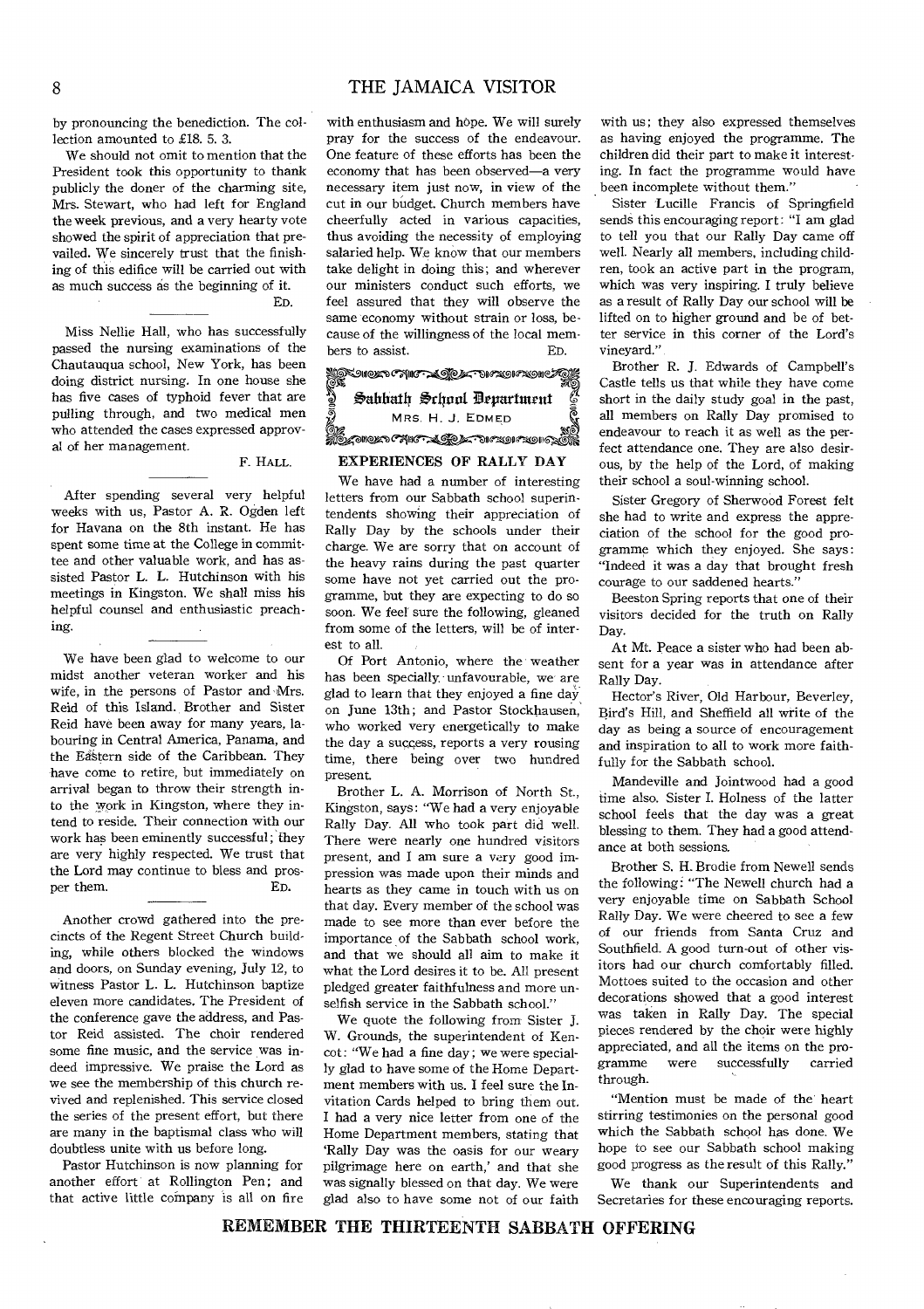#### THE JAMAICA VISITOR



It is a cause of some disappointment that the results of the Big Week are not yet known. There is a reason, however, over which our loyal church members have no control. All over the Island the exceptional rainfall has to a large extent hindered the work. When the time of the Big Week expired, many of our people had been unable to go out in the effort.

Some of the churches have asked for more time, and the request has been granted. We hope, however, that by this sufficient opportunity will have been afforded so that a settlement may be made at once, and the Big Week for 1931 may be cleared off the slate as far as your church-activity is concerned.

#### B. A. M.

From some correspondence it appears that here and there where the rains were not quite so severe, members have achieved very fine results. Others went out in spite, of the rain, knowing that a rainy day is the day to find folks at home, and that it does not hurt us to get wet so long as we keep moving and avoid taking cold by sitting around. Pastor and Mrs. Meeker worked successfully, the former disposing of 125 books, and the latter selling all that she took. We are hoping that no church will return their books, but that as soon as fine weather appears they will dispose of them, and report their work immediately. Thank you!

#### H. J. E.

THE HARVEST INGATHERING CAMPAIGN is the greatest united effort of our people in behalf of Missions. We will all want to do our share in this year's campaign ; and because of this we will need to give our undivided attention to plans for its success.

The Big Week should be settled before the Harvest Ingathering work is begun. Let each church leader have the co-operation of the members to this end. The Cause of God will profit by faithfulness<br>in this matter. B. A. M. in this matter.



#### PROGRESS UNDER DIFFICULTIES

Tramp on, ye canvassers, with fearless tread,

O'er mountains, rocks and ditches ; Your mud-smeared shoes and aching backs,

And sun-bleached creaseless breeches

Will some sweet day a memory bring To gladden your heavy heart, When on that shore you meet the ones To whom you did impart The precious truths of righteousness, That opened their eyes of error, To see the true and only way That leads to joy forever.

How true these words are, colporteurs! Those mud-smeared shoes and creaseless breeches we daily contend with, especially during these rainy months. Brother Andrew Robinson and I can tell much of what we suffered on our trip to Bellas Gate and into the Gold Mine district, wading through muddy roads, chasing from one home to another to prevent the rains from wetting our books. Yet through it all we could see the working of Providence. A rainy day is always a good time to deliver books, for the customers are nearly always at home.

An institute always creates a greater determination. Brother Destoe will tell us what the Lord has done for him: "I worked all day Wednesday without taking a single order. On Thursday again up to 11 a. m. I had not taken one order, and had started working at 8 o'clock. Seeing the situation, I went to God in earnest prayer, confessing my weakness and promising future faithfulness, with the result that I took £6. 2/- worth of orders with 3/ advance for the other half of the day. How kind ! I have proven God and found Him willing to help His workers when they ask help of Him." Yes, my brother, "Prayer changes things," but success offers no substitute for hard work.

We had the privilege of welcoming four new recruits into our noble army of colporteurs recently. These young men have been yoked up with others of past experience. The first week's report of brother Phillip Stern, one of the four, is encouraging, he took £11. 14/ orders in 35 hours. Well done, brother Phillip. Readers of the VISITOR, remember this young brother in your prayers, he is not physically strong, yet he still hopes that the Lord will give him success.

Brother B. A. Ricketts was handicapped for his Big Week. "You will be sorry," he said, to learn that I have met with an accident. Last week Sunday I went to Brown's Town, and when returning, as I was running down a hill and going around a curve I met with a car. The car did not blow, and I was so frightened that when I drew my brakes suddenly, the cycle skidded and threw me down. My knees are badly damaged. I am not able to leave my home as yet." Before this reaches your hand, we hope brother Ricketts will be back on the firing line. This is the work of Satan. Each one of God's people should be very careful out on the highways. We are living in an age of speed.

Dear Ministers and others in responsible positions, will you not encourage every colporteur who is out with his prospectus? Will you not watch for those who may falter and others who may stumble, and above all for the one who *is* about to give up the work? You that have been through the battle, speak to his heart words of hope and cheer. They all have a goal. The most important part of the word goal is GO. And by keeping GOing they will reach their goal. Therefore, when they pass by your way, will you not whisper in their ears the encouraging word GO?

#### W. S. NATION.

And by changing the spelling by adding an "L", g-o-a-I would say *go all!* Let's spell it that way by action, anyway.

ED.

#### Colporteur Monthly Report June, 1931.

| <b>NAME</b>     | HOURS | Sales      | DELIVERIES |
|-----------------|-------|------------|------------|
| Cousins, C. S.  | 32    | 4, 5, 6    | $£ - 6.9$  |
| Dawkins, A.     | 44    | 9.1.0      | 11. 0. 0   |
| Destoe, K.      | 96    | 19.14.0    | 1.14.3     |
| Dillon, L.      | 35    | 15.9.0     |            |
| Fletcher. H. H. | 27    | 9.14.0     |            |
| Grant, H. W.    | 10    | 7.4.0      |            |
| Lalor. M.       | 85    | 4.14.0     | 23.3.6     |
| Nation. W. S.   | 20    | 11.15.0    | Big Week   |
| Miller, H. G.   | 92    | 6.6.6      | 7.14.9     |
| Morgan, R.      | 29    | 10.3.0     |            |
| Ricketts, B. A. | 43    |            | 29.16.0    |
| Ricketts, C.    | 34    | 2, 5, 0    | 13.8.0     |
| Spence, Alex.   | 56    | 21.13.0    | 13.6       |
| Stern, Phillip  | 35    | 11.14.0    |            |
| Wallace, R.     | 71    | 26.9.0     | 6.15.6     |
| 15              | 709   | £160, 7, 0 | $£94.12$ 3 |





Apwou

#### ARE YOU SELF-SATISFIED?

God has implanted in every normal human being an urge which makes him dissatisfied with himself, pushes him on, and urges him to climb higher even at the expense of much discomfort and sacrifice. This divine urge is called "ambition" by some people.

Did you ever stop to think that all the great achievements in the world are the result of some one's ambition? This perpetual longing to climb higher has enabled man to break the iron shackles of slavery, to measure the heavens and the depth of the sea, and to conquer the air.

What is your ambition for God? "Higher than the highest human thought can reach is God's ideal for His children." His ambition for us is nothing short of perfection. Day by day He chips off the rough edges of our characters. Of course, the processes of drilling and chiselling cause Concluded on page 12.

OVERFLOW COMES TO THE INTER-AMERICAN DIVISION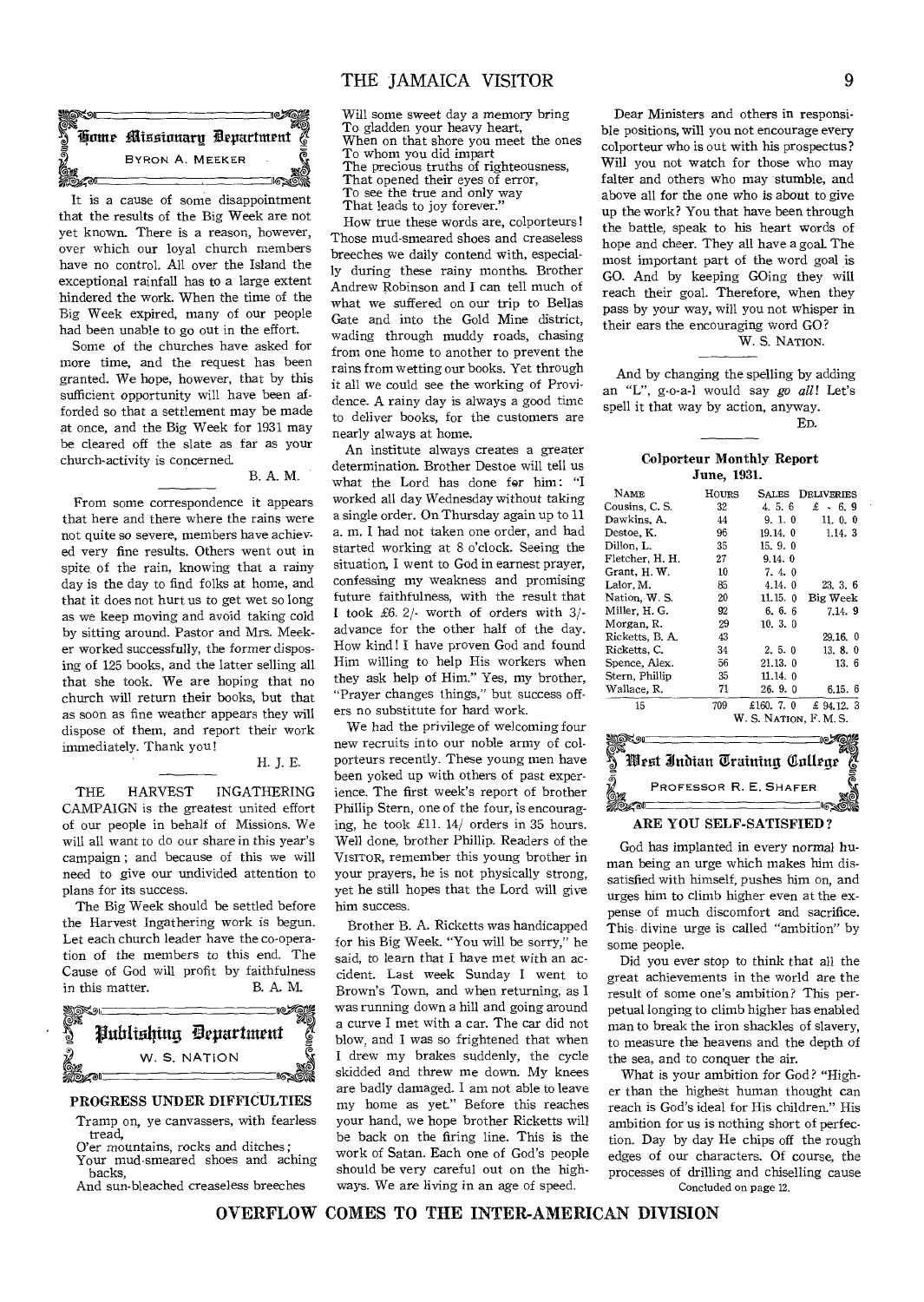## YOUNG PEOPLE'S PAGE

#### QUESTION BOX

QUESTION: "Please explain who are the 14,4,000."

ANSWER: The Bible does not tell us who they are. If we knew, we would probably begin to count up and decide in our minds who they are, and when we thought the number reached we would begin to tell the world probation is closed, and some other wrong conclusions. So the Lord has not yet revealed all that we will know later on this subject. There are some things about the 144,000 that we may know. They are to be sealed. This work is so important that angels restrain world wars until it is done. Rev 7: 1-4. They fully reflect the character of God. Rev. 14: 1. They have an experience different from other men who are saved. They reach a high state of purity, verses 3 and 4. They hate sin and love righteousness. Ezek. 9: 4. They become faultless now, and free from guile. They will be Christ's courtiers in the hereafter, and will accompany Him wherever He will go. Rev. 14: 3-5. If we would be counted among them, let us by full and unreserved consecration to God shun every evil, and press to the mark of this high calling. Read Jude 24.

#### THE MARRIAGE RELATIONSHIP

In every walk of life in these modern times we see a spirit of self independence- lawTessness and disregard for old, well established customs and regulations. Perhaps in no relationship do we see this more manifest than in the marriage institution. This fact is fully evidenced in the divorce courts, which are continually turning out a stream of divorced men and women whose married life with the contracting parties has been, in many cases, very brief—sometimes only a few weeks or months; and most of them, at the most, only a few years of happiness.

What is the cause of this terrible tragic condition ? From the beginning it was not so, for God's decree for our first parents was: "And they shall be one flesh." Gen. 2: 24. The Apostle declares, "Marriage is honourable." Heb. 13: 4. Christ honoured the marriage institution by His presence and miracle at Cana of Galilee. John, chapter 2. The obligations of the marriage relationship are clearly set forth in the Scriptures. "For this cause shall a man leave father and mother and shall cleave to his wife: and they twain shall be one flesh. . . What therefore God hath joined together, let not man put assunder." Matt. 19: 5, 6; Eph. 5: 31.

The Lord has seen fit to give to us as Seventh-day Adventists much counsel and instruction on this subject in the writings of the Spirit of Prophecy—counsel which, if studied and heeded, would save much of the remorse and sorrow that often follow ill-advised and untimely marriages. From a chapter in *"Testimonies to the Church"*  Vol. 5, pp. 105-113, under the title of "Unwise Marriages," I quote: "I have been shown that the youth of today have no true sense of their great danger. There are many of the young whom God would accept as labourers in the various branches of His work, but Satan steps in and so entangles them in his web that they become estranged from God, and powerless in His work. Satan is a sharp and persevering workman. He knows just how to entrap the unwary, and it is an alarming fact that but few succeed in escaping from his wiles. They see no danger, and do not guard against his devices. He prompts them to fasten their affections upon one another without seeking wisdom from God, or of those whom He has sent to warn, reprove, and counsel. They feel self-sufficient and will not bear restraint."

Right here is the secret of trouble in many—if not in the great majority of cases. Wisdom from God is not sought. He is left out of the question. If there is any step in life where Divine wisdom and Heavenly guidance is needed, it is in this of the sacred marriage relationship, which means everything for a life of happiness and usefulness in this world, and has so much to do with the shaping of a character for eternity. The destiny of the soul will be largely determined by the marriage step and its after influences upon the life. In the chapter above referred to, much counsel is given to those contemplating this most sacred and solemn step in life, that they should seek wisdom from the Lord, and the counsel of parents, relatives, and even the church, that no mistake should be made—a mistake that cannot be remedied when once the step is taken. Those older in years and experience can often see dangers that the untrained do not discern. Those of experience, having trodden the path already, can often give wise and helpful counsel.

Anciently the parents were the soul judges, and theirs was the responsibility of choosing the life companions of their children. Today too often no counsel of parents is sought, or if given, is ignored; and also in altogether too many cases the course is only repented of after it is too late. The Apostle Peter gives the following timely advice. "Likewise, ye younger, submit yourselves unto the older. Yea, all of you be subject one to another, and be clothed with humility." The Apostle Paul exhorts, "Be kindly affectioned one toward another with brotherly love, in honor preferring one another," "submitting yourselves one to another in the fear of God."

Especially should the counsel of parents be sought by a son or daughter when contemplating this most important step in life. How much better it is to seek counsel than to yield to blind impulse! In seeking a life companion, a person of true character and refinement should be chosen: one of at least equal education and standing, so that each can be a help to the other in the all-important work of character building. In the case of ministers and other gospel workers, a life companion should be selected who gives evidence of possessing abilities that will be a strength, help, and blessing in this work of soul winning. "With many this crisis is reached in an immature marriage, and when the novelty is past, and the bewitching power of love-making is over, one or both parties awake to their true situation. They find themselves ill-mated, but united for life. Bound to each other by the most solemn vows, they look with sinking hearts upon the miserable life they must lead. They ought then to make the best of their situation, but many will not do this; they will either prove false to their marriage vows, or make the yoke which they persisted in placing upon their own necks so very galling that not a few cowardly put an end to their own existence."

"Associating with the vain, the superficial, and the skeptical will be productive of moral depravity and ruin." Vol. 5, pp. 110, 111.

Much, much more could be quoted from the Spirit of Prophecy on this allimportant subject. It would be wise and safe for all contemplating this most important step in life to ponder well—study carefully the Bible and Spirit of Prophecy. Seek the counsel first of parents or other persons of good judgment and experience, who can give good advice and help. Make sure that God is leading, that the union will be one upon which you can ask and expect His blessing,—a union that will make life happier and better, and that will be a help on the road to life everlasting. A. R. OGDEN, *Superintendent Antillian Union Mission.* 

#### HOW MUCH ARE YOU WORTH?

"This campaign will cost a million men," said a commander to Napoleon. "What are a million men to me"? the ambitious genius of conquest replied. He was Continued on page 12.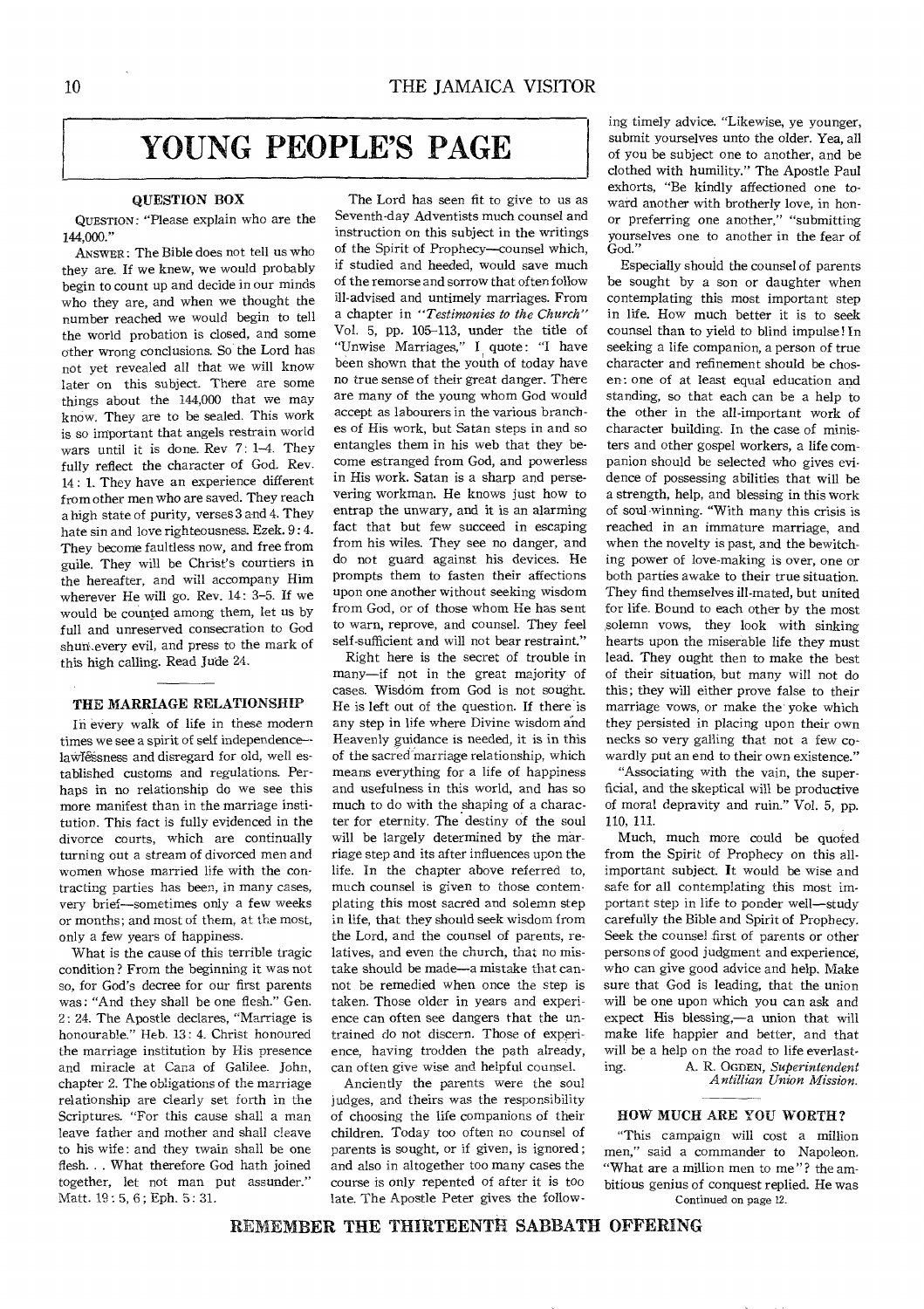4-M18\$01N,ISERT:63

a-Masamarkomb

**CYMAX: 9M3449M6324+** 

# LITTLE FOLKS' CORNER

#### c:<br>c:laos: ansesna

#### Dear Little Folks,

I was so glad to hear from some of the Little Folks that have not been answering the thinking-cap questions, and I hope they will continue to send in their answers.

How sad it was to hear of dear little Kenneth Fletcher! He was too young to send answers, but he said he would some day. But now he is in the silent grave, and we won't see him again until Jesus comes. I do want Him to come soon, and to find me ready, don't you?

I want to tell you this week about how a little girlie helped her papa to win some very wicked people to Jesus. It was nearly two hundred years ago—long before we were born—and it happened in a very cold country called Greenland. When you go to school you must ask teacher to show you on the map where that country is located.

At the time of my story, the people that lived there were very wild, without schools, unable to read or write, and they wore clothes made of skins of animals seals, bears, reindeer, etc., because they are surrounded by hills and mountains of ice. They ate no green foods because nothing of that kind grew there ; so they ate flesh of fish and animals and plenty of fat and oil.

When the first missionaries went there, they found the people wild and rude. They did not want to hear the story of Jesus, and when the missionary began to tell them of Him, they would run away laughing, or stone the missionary ; or they would pretend to go to sleep and snore loudly to drown the preacher's voice. Then they would get a lot of drums and beat them and shout at the messenger of love.

The more the missionary did for them, the more they hated him. They broke down his hut, smashed his furniture, and threatened to kill him. They knew nothing about God or Jesus, and they were satisfied to fear some great unknown spirit who they said was the one who punished them. The women were *so* dirty, and used to lick their children, just like a pussy-cat licks its kittens. The poor missionary did not know how to win their hearts, for they were so hard hearted. But he longed to save them, and he kept on working to do them good and telling them about the Saviour.' He did not get angry when they treated him badly, but patiently looked for some new way to do

them good, praying daily that the Lord would give him some of these people for Jesus.

Thus it went on for about five years, until one day his little girl was in the hut, helping mamma, and singing some of the songs of Jesus in the language of the people, who are called Eskimos—Es-ke-mo, which she had learned. She was so young that she could only lisp the words; but the sweetness of her voice attracted some of the mothers, and they listened quietly, wishing that their little girls could sing as sweetly as that. Then they got her to sing often to them. Her father had taught her several hymns, and she could sing them over and over, until the women began to sing with her. Then they began to think of the words, and their hard hearts began to get tender, and they would ask who it was she was singing about, and the little girl would tell them.

Then her father thought it would be nice if these people could have the Bible in their own language and read about the One of whom his little girl sang to them, and he began to translate the Bible. He did not know all the words, so he got a man named Kayarnak to help him use the right words and so Kayarnak became interested. Soon this man and his family were baptized, and the others followed, and the little girl lived to see many churches built and the people changed from their old wicked, hard-hearted lives to a nation of Christians. Not all of them served Jesus, but the change in the lives of so many had an effect upon the whole nation, and since that time the gospel has won its way into many hearts.

What a joy it will be to that little girl when she is raised at the coming of Jesus, to meet the many thousands who first made contact with Jesus through her little songs!

Here is a lesson, too, which we may all learn. We must not wait to do some *great*  thing for Jesus. He uses the little commonplace things of our every day lives to accomplish His work. I suppose the little singer did not even know how her happy little hymns were reaching the hearts of those wild people. But Jesus knew. So we should always be cheerful, often be singing hymns, for we never know which verse we sing may bring light, and joy, and salvation to someone.

#### Thinking Cap Questions

1. Who kept the first Sabbath recorded in the Bible?

2. Who is the last man the Bible tells was keeping the Sabbath?

3. Where does the Bible say that we will keep the Sabbath in the new earth?

4. What difference did the Lord make between the seventh day and all the other days?

5. Through what animal did the angel of the Lord speak to a man?

#### Names of Little Folks sending Answers to Thinking Cap Questions !

Herman Rennalls, Haskell Webber, Ellis Anderson, Luna Davis, Sylvia Morgan, Lena Grant, Evelyn Fletcher, Winnifred Stern, Iris Grant, Curdell Duhaney, Swift-



As I write these few lines to our brethren and sisters and young people scattered over the Conference, a text flashes into my mind which expresses the desire of my heart. This is the scripture: 1 Tim. 4: 16. "Take heed unto thyself and unto the doctrine: continue in them: for in doing this thou shalt both save thyself, and them that hear thee." Note the word, "CON-TINUE,"

This year many have started in the race. They have given their names for the various courses in the Missionary Volunteer Department. It may be that you are one who started but has grown weary along the way.

Is the Morning Watch receiving attention as it should? Just think what a treasure is yours in Christ's wonderful sermon on the mount! Did you get this instruction and make it your very own?

The Standard of Attainment also calls for perseverance perhaps more than any other course. You need not fail. The two books for the course cost but 1/3. If the church does not maintain a class, study on your own account. In the last great day you must either stand or fall for yourself. Prepare to stand, "and having done all to stand."

Then there is the Bible Year and the Reading Courses. Have you begun them? or, do you now feel that you should do so? May I urge that our people, and especially the young continue faithfully in the pursuit of one or more of the goals. Take yourself in hand, and with God's blessing on your consecrated will He can make of you a fit vessel for His use.